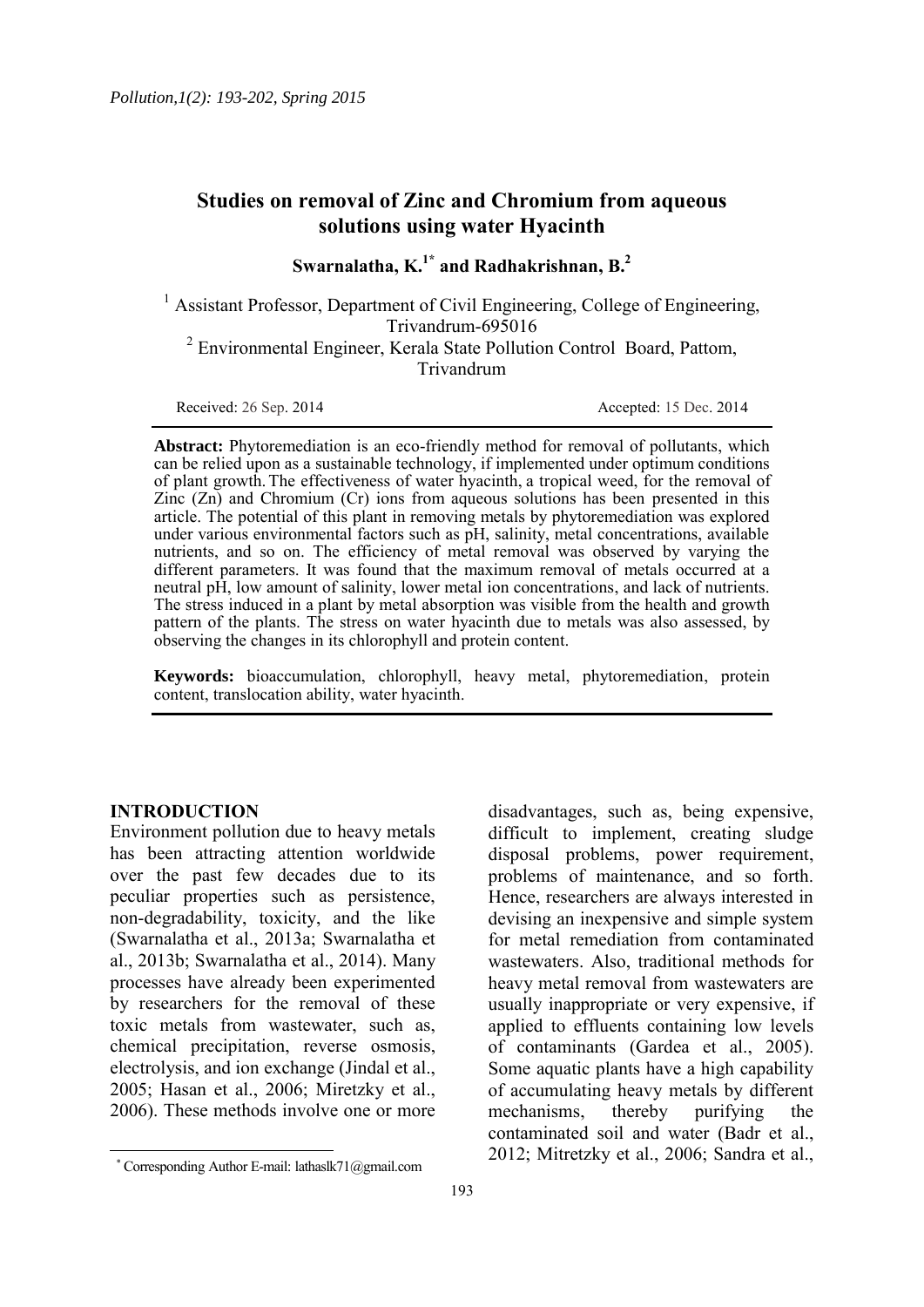2008). This capability of plants can be made use of in removing toxic heavy metals and trace elements from the contaminated soil and water by a process referred to as phytoremediation.

Zinc (Zn) is a widely used metal in our day-to-day life, and hence, is usually seen in wastewater effluents. Zn is used in tires of vehicles, galvanizing processes, sewage, paints and so on. Zinc, if consumed in excess, is harmful to human beings, as it can affect the nervous and reproductive systems. Zinc is an essential micronutrient for plants, but can be toxic at higher concentrations. Chromium (Cr) is a highly toxic element and is potentially dangerous for man and environment. It can cause lung, kidney, and liver cancers, gastric damages, dermatitis, and the like. The various sources of Cr include effluents from tanneries, electroplating, mining, paper manufacture, batteries, paints, and so on. Chromium is toxic to humans, animals, and even plants.

Different mechanisms such as adsorption, precipitation, absorption, and the like are involved during the uptake of metals by aquatic plants (Marchand et al., 2011). The efficiency of metal removal by phytoremediation can be greatly enhanced by selection of the appropriate plant species. The selection may depend on the type of element to be remediated, its geographic location, the microclimate, hydrological conditions, soil properties, and accumulation capacity of the species (Badr et al., 2011; Shao et al., 2003). One such metal accumulating plant is the water hyacinth (*Eichhornia crassipes*), which is commonly found flourishing in the tropical and subtropical regions of the world. Water hyacinth is a fast growing, floating, aquatic plant, with a well-developed fibrous root system and a large biomass. Growth of the water hyacinth is mainly dependent on the ability of the plant to use solar energy, the nutrient composition of water, cultural methods, and environmental factors (US

EPA, 1988). Water hyacinth is a member of pickerweed family (Foluso et al., 2009). It is one of the most productive plants on earth and is considered to be the world's worst aquatic plant. It forms dense mats that interfere with navigation, recreation, irrigation, and so forth, in the aquatic bodies. These mats will also compete with the native species of aquatic plants and slowly smother them. They can also impede the water flow and create unhygienic conditions, by becoming good breeding grounds for mosquitoes. The fibrous root system enhances its spread and the degree to which the contaminants discharged into the water system reach its roots. The broad leaves of the plant can assist in tolerating high metal concentrations. The water hyacinth has been seen to possess the ability for sorption of heavy metals (Foluso et al., 2009), such as, Cadmium (Cd), Zn (Hasan et al., 2006; Shao et al., 2004), Mercury (Hg) (Kathleen et al., 2007), Arsenic (As) (Sandra et al., 2008), Nickel (Ni), Phosphorus (P) (Hadad et al., 2006), and so on. The efficiency of the plant in removing metallic pollutants from aqueous solution depends on various environmental parameters, such as, pH, Oxidation reduction potential (ORP), salinity, time, initial metal concentrations, nutrient availability, and the like, all of which have not been appropriately studied before. The objectives of the present study are, therefore, to evaluate the potential of E. crassipes in phytoremediation, for removing heavy metals such as Zn and Cr from synthetic wastewater, under varying conditions of pH, salinity, time, initial metal concentrations, and nutrient availability. The bioacccumulative properties of the water hyacinth under these varying conditions were also studied.

# **MATERIALS & METHODS**

Young plants of the water hyacinth, collected from a eutrophied lake, were transported in big plastic bags to the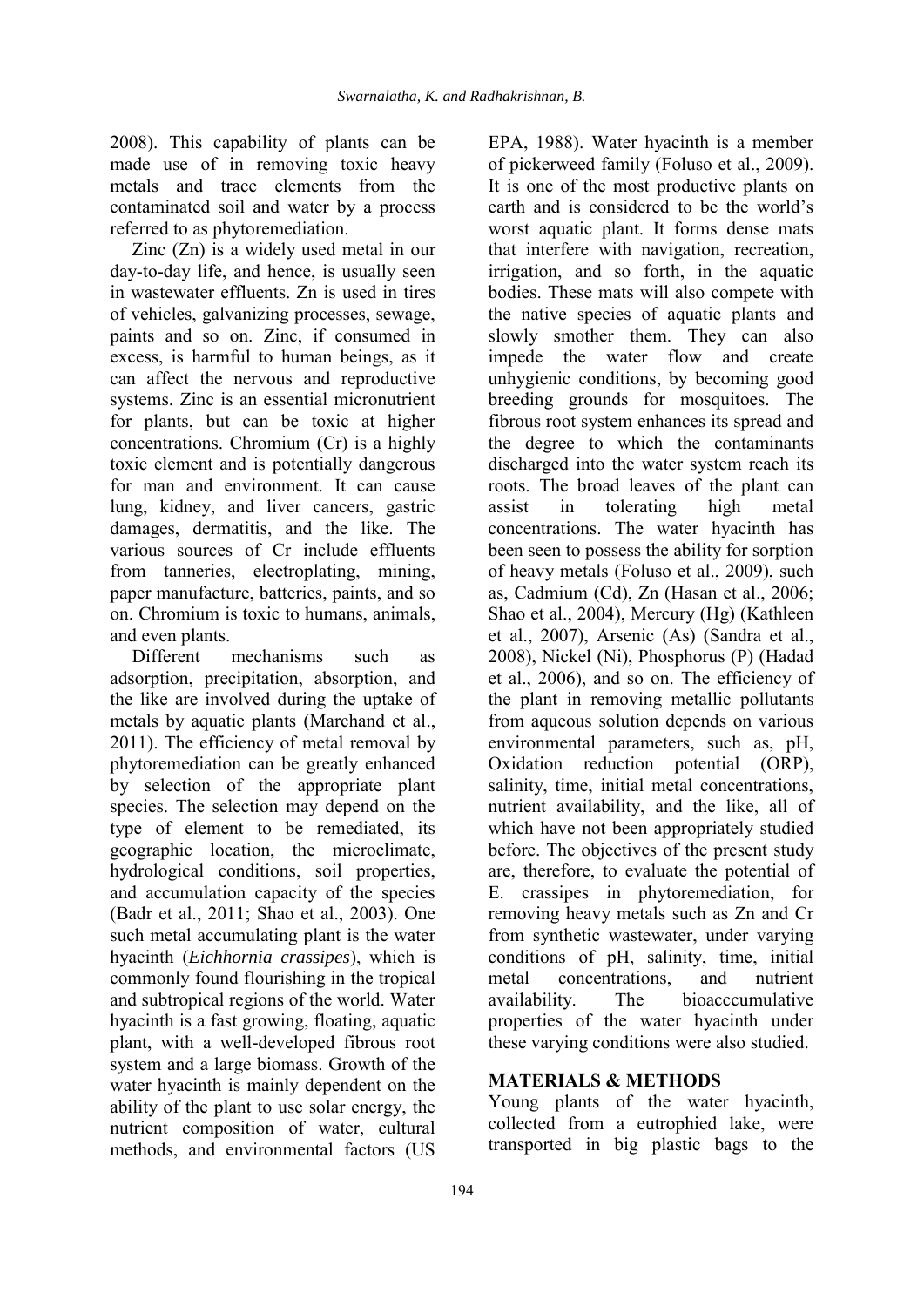laboratory. They were rinsed with tap water, followed by distilled water, to remove the dirt and insect larvae that had grown on them. These plants were then placed in water tanks under natural sunlight, to allow them to adapt to the new environment. Later plants of the same shape, size, height, and weight were selected for further studies. The plants were grown in containers of six-liter capacity. The control, which is a plant grown in deionized water, was also established. The plants were monitored for a study period of 21 days or until complete wilting occurred. Growth of the plants under the period of study was noted by the visual changes that appeared on the aerial parts of the plants. The total volume of the solution in each container was kept constant by adding deionized water, to compensate for water lost through transpiration and evaporation.

Stock solutions of Zn and Cr were prepared for the study .The metals used were of analytical reagent (AR) grade and were added as Zinc nitrate  $(Zn(NO<sub>3</sub>)<sub>2</sub>.6H<sub>2</sub>O)$  and Potassium chromate<br> $(K<sub>2</sub>Cr<sub>2</sub>O<sub>7</sub>.5H<sub>2</sub>O)$ , respectively. The  $(K_2Cr_2O_7.5H_2O)$ , respectively. The reagents were dissolved in deionized water, to get the desired heavy metal concentrations of Zn and Cr. All of these metals were added as single metal solutions, that is, one experimental set contained a single metal in a particular concentration. The pH was maintained using 0.1 N sulfuric acid or 0.1 N NaOH solution. Salinity was maintained using NaCl powder of AR grade. The study was conducted in the absence (referred as zerofold) as well as presence (half-fold and one-fold) of nutrients. A nutrient solution, as shown in Table 1, was used as the standard nutrient solution. From this solution, a half-fold solution was also prepared.

At the end of each experiment, the plants were washed well using tap water and distilled water. All the plants were then

divided into roots and aerial parts, dried in an oven at  $105^{\circ}$ C to a constant weight. ground using an agate mortar, sieved through a 150µm sieve, and stored in properly labeled polythene bags, for further analysis. The samples were digested with a  $HNO<sub>3</sub>–HClO<sub>4</sub> mixture in a 2:1 ratio (v/v)$ and diluted to 100 ml with deionized water. The digested samples were analyzed for heavy metal concentrations by means of an atomic absorption spectrophotometer. One gram of each sub-sample was then digested in concentrated Nitric acid until a clear solution was obtained. After cooling the solution was filtered through Whatman filter paper No. 42 and made up to 50 ml with deionized water. Effluent water samples were taken at different intervals for analysis of residual heavy metal concentrations. The growth of plants was observed under varying conditions of pH, salinity, nutrients, and initial metal ion concentrations. Results of the metal accumulation in plants were reported as the concentration (mg) of heavy metals in plants (kg).

| <b>Table 1.</b> Nutrient composition of the standard |
|------------------------------------------------------|
| nutrient solution (one-fold)                         |

| <b>Nutrients</b>                 | Concentration in mg/l |
|----------------------------------|-----------------------|
| Ammonium<br>dihydrogen phosphate | 28.8                  |
| Potassium nitrate                | 75.8                  |
| Magnesium sulphate               | 184.9                 |
| Calcium chloride                 | 73.5                  |
| Sodium nitrate                   | 85                    |

The plants were grown in varying conditions of pH, salinity, initial metal concentration, nutrients, and so on. The growth and health of plants were recorded during the study period. The plants were thus observed to be, Healthy with green leaves (H), Unhealthy with brown leaves (UB), Unhealthy with almost dead leaves (UD), and Dead (D). The residual concentrations of Zn and Cr in the samples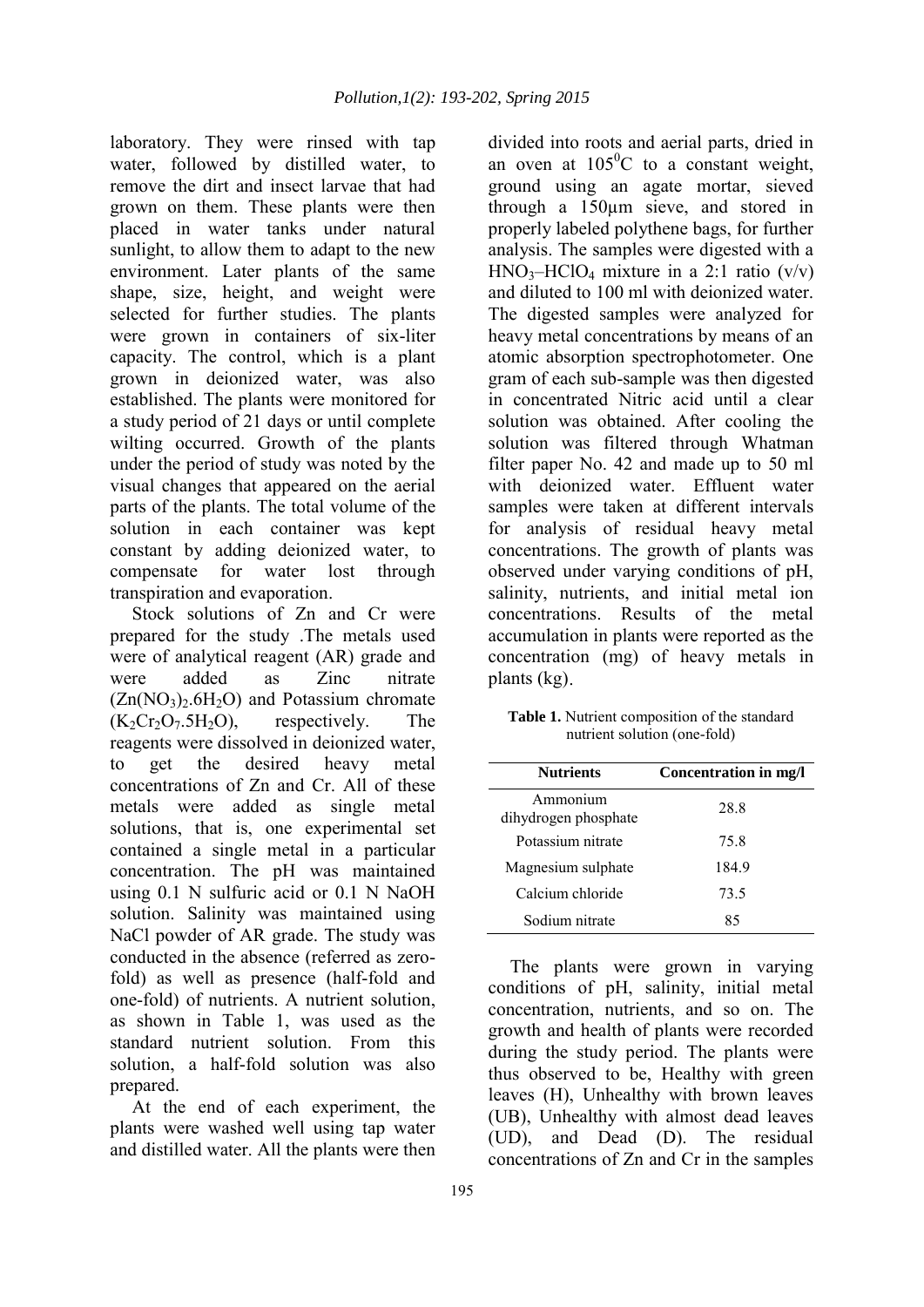were determined at intervals of three days. The percentage of the efficiency of metal removal was then calculated.

To compare the relative amounts of accumulated heavy metal between plants and metal ions, the bioconcentration factor (BCF) was selected as an indicator for the tendency of a heavy metal to accumulate in plants. A larger factor implied better phytoaccumulation capability. The translocation ability (TA) was calculated by dividing the concentration of a trace element accumulated in the root tissues by that accumulated in the shoot tissues. A larger ratio implied poorer TA.

The change in the protein and chlorophyll content of the plant leaf were also analyzed by observing the respective contents before and after the experiment. The protein content was estimated by the Bradford Method (Sadasivam and Manickam, 2009), which uses a different content- the protein capacity to bind a dye quantitatively. Chlorophyll is the essential

component for photosynthesis and occurs in chloroplasts, as a green pigment, in all photosynthetic plant tissues. They are bound loosely to proteins, but are readily extracted in organic solvents such as acetone and ether. Chlorophyll is extracted in 80% acetone and the absorption coefficients at 663 nm and 645 nm are read on a spectrophotometer. Using the absorption coefficients the total amount of chlorophyll is calculated (APHA, 2005).

### **RESULTS & DISCUSSIONS**

To study the efficiency of the removal of metallic pollutants under various environmental conditions of an aquatic system, phytoremediation studies on the water hyacinth were done under changing parameters of pH, nutrients available, and initial metal ion concentrations. The treated samples were taken at an interval of three days to test for residual metal concentrations.

The visual changes observed during the study period are shown in Table 2.

| <b>Days</b><br><b>Stress</b>      | $\mathbf{0}$ | 3 | 6 | 9 | 12 | 15 | 18 | 21 |
|-----------------------------------|--------------|---|---|---|----|----|----|----|
| Zn only                           | H            | Н | H | H | H  | UB | UB | UD |
| $Zn$ +nutrients(1 fold)           | Н            | Н | H | H | H  | Н  | UB | UD |
| $\text{Zn}$ + nutrients(1/2 fold) | Н            | H | Н | Н | Н  | UB | UB | D  |
| Cr only                           | Н            | Н | H | H | UB | UB | UB | UD |
| $Cr+$ nutrients (1 fold)          | H            | H | H | Н | H  | UB | UB | UD |
| $Cr +$ nutrients (1/2 fold)       | Н            | Н | Н | H | UB | UB | UB | UD |

**Table 2.** Visual changes observed for water hyacinth

The plants grown in Zinc ions were found to be healthier and more tolerant than the plants grown in Chromium ions. Zinc is a known micronutrient for plants that can be toxic at excess concentrations, whereas, Cr is toxic even at lower concentrations. It was also observed that the plants grown in the presence of nutrients remained greener and healthier longer when compared to the plants grown

in a starved condition (without nutrients).

Hydrolysis, complexation, precipitation, and redox reactions are pH-dependent phenomena that will influence the speciation and availability of heavy metals for biosorption (Gardea Torresdy et al., 2005). The effect of pH on the removal of Zn from synthetic wastewater was studied by varying the pH from 2 to 10, with an initial Zn concentration of 10 mg/l (Fig. 1).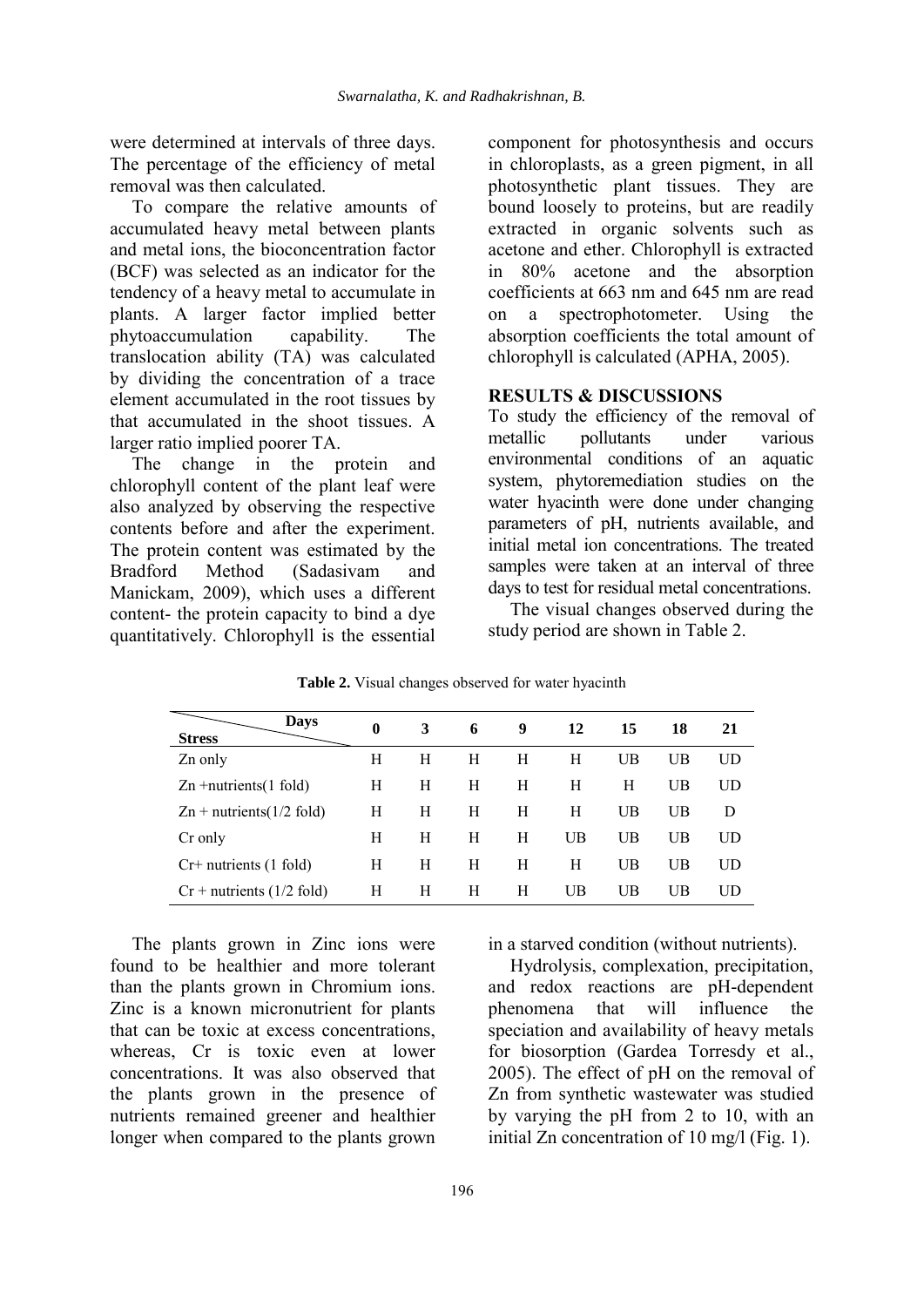

**Fig. 1.** Removal efficiency of Zinc for varying pH

All plants maintained at a lower pH died on the second day itself. At pH 4 the plants survived up to the twelfth day, but were unhealthy with yellow and brown leaves from the third day onward. At a higher pH also the plants survived, but were with ill health. The removal efficiency was found to be at a maximum at a pH of 7 (98%), at the end of 15 days. The removal efficiency was found to decrease with an increase and decrease in pH. At a higher pH, there could be a competition between the  $H^+$  ions and metal ions in the uptake sites of the roots and at a lower pH the decrease could be due to the binding of metal ions with organic acids, thus forming complexes that decreased the metal uptake by plants. A decrease in pH can also lead to an excess of hydronium ion formation, inhibiting the metal uptake. Similar results were observed in the case of Cr also. All plants were found to be in a good condition at a pH of 7. At an initial concentration of 3 mg/l, there was complete removal of Cr at the end of twelfth day (at pH 7) and the efficiency reduced to 60% (at pH 5) and 33% (at pH 9). The removal efficiency decreased with an increase (90% at pH 9) and decrease in pH  $(84\%$  at pH 5 ) at the end of the fifteenth day.

Experiments were conducted by varying the initial concentrations of Zn and Cr in the solution. Thus, concentrations of 3, 6, 9, and 12 mg/l of Zn and Cr, respectively, were used for the study. The pH of the contents was maintained at 7. Partial wilting of leaves was found in plants kept in containers of solutions 9 mg/l and 12 mg/l from the sixth day onward and plants were almost dead from the twelfth day onward. The plants grown in a concentration of 3 mg/l continued to be healthy throughout the experiment. It was found that Zn concentrations in all the containers decreased with time and were within permissible limits (CPCB, 2010) at the end of the experiment. The highest percentage of removal (99.3%) was found in the container with a Zn concentration of 3 mg/l (Fig. 2).



**Fig. 2.** Removal efficiency of Zinc under varying Initial concentrations

At lower metallic concentrations there was less competition between the ions at the uptake sites, while the opposite occurred at higher concentrations. Similar results were obtained for studies with Cr also. Complete removal of the metal ions was observed at lower concentrations. It was found that the metal ions were completely removed on the sixth day itself for a concentration of 1 mg/l of Cr and on the twelfth day for a concentration of 3 mg/l of Cr. Thus, the removal efficiency decreased with an increase in the metal ion concentrations in the solution.

Different salinity concentrations of 0, 0.25 ppt, 0.5 ppt, 1 ppt, 1.5 ppt, 2 ppt, and 3 ppt were tried for finding their effect on heavy metal removal by water hyacinth. The plants were seen to become unhealthy when the salinity concentrations were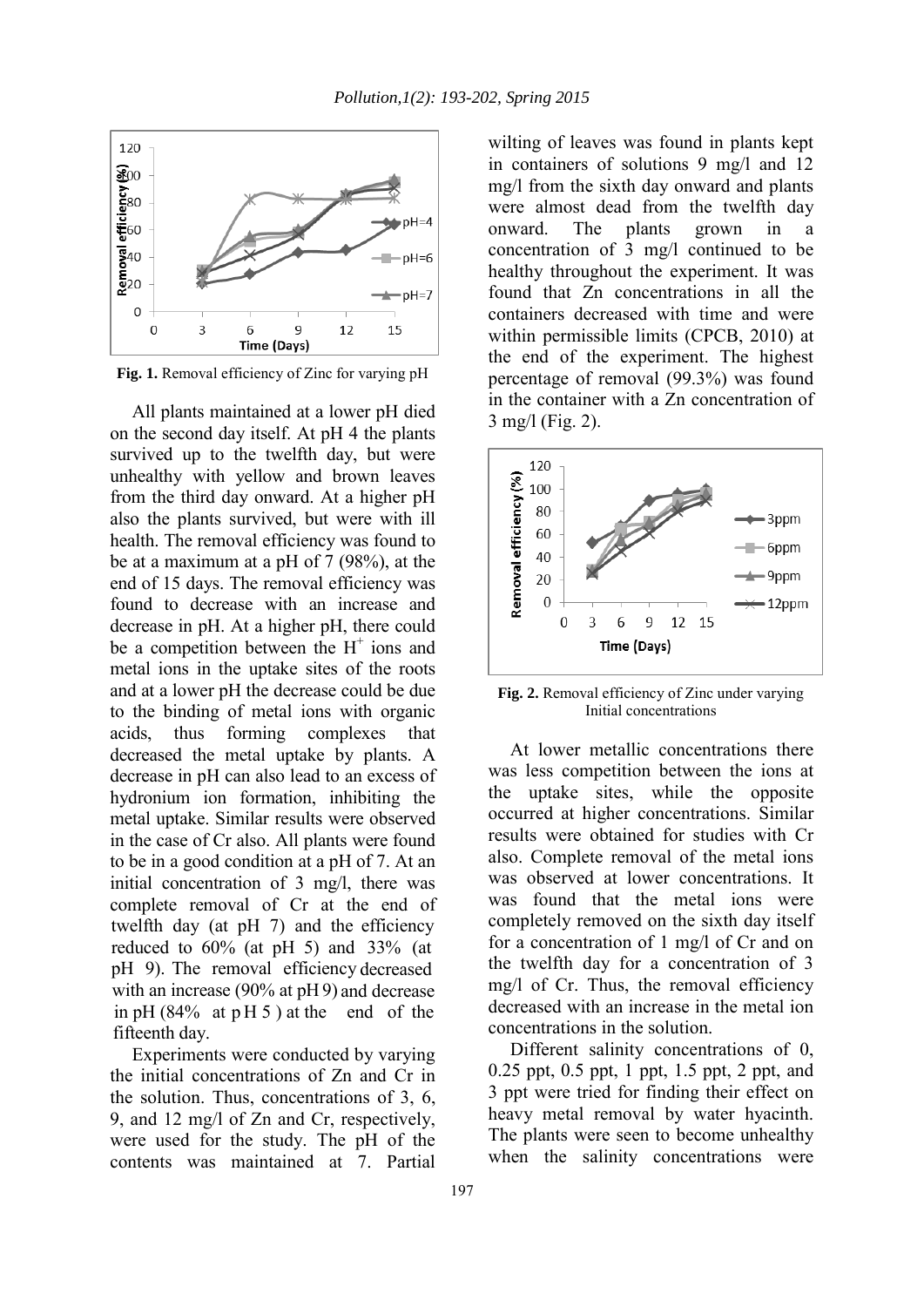greater than 2 ppt, leading to their death on the third day itself. At higher salinities, metals can form complexes with the chloride ion, which are difficult for the plants to take up. Higher salinity can dehydrate plants leading to their death. It was found that the plants grown at salinities of 0.25 ppt and 0.5 ppt remained healthier throughout the experiment compared to the plants grown in solutions lacking salinity. The removal efficiency increased with salinity increase up to 0.5 ppt and with a further increase in salinity, the removal efficiency decreased. It is also seen that plants grown in Zn solutions tolerated more salinity than plants grown in Cr solutions. For Zn, a maximum removal of 98% was observed at the end of 15 days, at a salinity of 0.5 ppt (Fig. 3), whereas, for Cr, the maximum removal efficiency was observed for a salinity of 0.25 ppt.



**Fig. 3.** Removal efficiency of Zinc under varying salinity

The pH was maintained at 7, with an initial concentration of 3 mg/l and salinity of 0.5 ppt for Zn and 0.25 for Cr, respectively, for studying the effect of heavy metal removal of Zn and Cr in the presence of nutrients. The nutrients were prepared in two concentrations one-fold and half-fold, as given in Table 1. The removal efficiency of metals Zn and Cr, using the water hyacinth, were studied under varying conditions of nutrient availability, with: i) metal alone, ii) metal

optimum conditions. A removal efficiency of Zn of 67% on the sixth day, 96% on the twelfth day, and 100% on the fifteenth day was achieved. Removal of Cr was found to

be much faster with Cr, as 100% removal was observed on the twelfth day itself. There was a removal of 63% of Cr on the third day itself and it increased to 80% on the ninth day.

with one-fold nutrients, and iii) metal with

When no nutrients were added, there was complete removal of Zn on the fifteenth day and Cr on the twelfth day from the respective solutions under

half-fold nutrients.

On addition of nutrients to metal solutions, the rate of removal and removal efficiency of all metals was found to be decreasing (Table 3).

**Table 3.** Efficiency of metal removal in the presence of nutrients

| Days | % efficiency<br>0 fold<br>nutrients |    |    | % efficiency<br>$\frac{1}{2}$ fold<br>nutrients | % efficiency<br>1 fold<br>nutrients |    |
|------|-------------------------------------|----|----|-------------------------------------------------|-------------------------------------|----|
|      | Zn                                  | Cr | Zn | Cr                                              | Zn                                  | Сr |
| 3    | 37                                  | 30 | 49 | 59                                              | 24                                  | 26 |
| 6    | 67                                  | 45 | 57 | 63                                              | 48                                  | 47 |
| 9    | 77                                  | 69 | 62 | 70                                              | 52                                  | 54 |
| 12   | 85                                  | 78 | 68 | 79                                              | 66                                  | 58 |
| 15   | 92                                  | 81 | 86 | 81                                              | 69                                  | 63 |
| 18   | 95                                  | 87 | 89 | 84                                              | 74                                  | 79 |
| 21   |                                     | 90 | 91 | 87                                              | 86                                  | 82 |

With half-fold of nutrients, it was observed that the removal of Zn by plants was at a slow pace. Hence, complete removal of Zn was not obtained during the study period of 21 days and there was a maximum removal of 88% only on the twenty-first day, under the optimum conditions. There was a removal of 64% of Zn on the sixth day and it increased only to 79% on the twelfth day, 81% on the fifteenth day, 84% on the eighteenth day, and 88% on the twenty-first day. Thus the percentage removal efficiency was found to decrease when nutrients were added. Similar results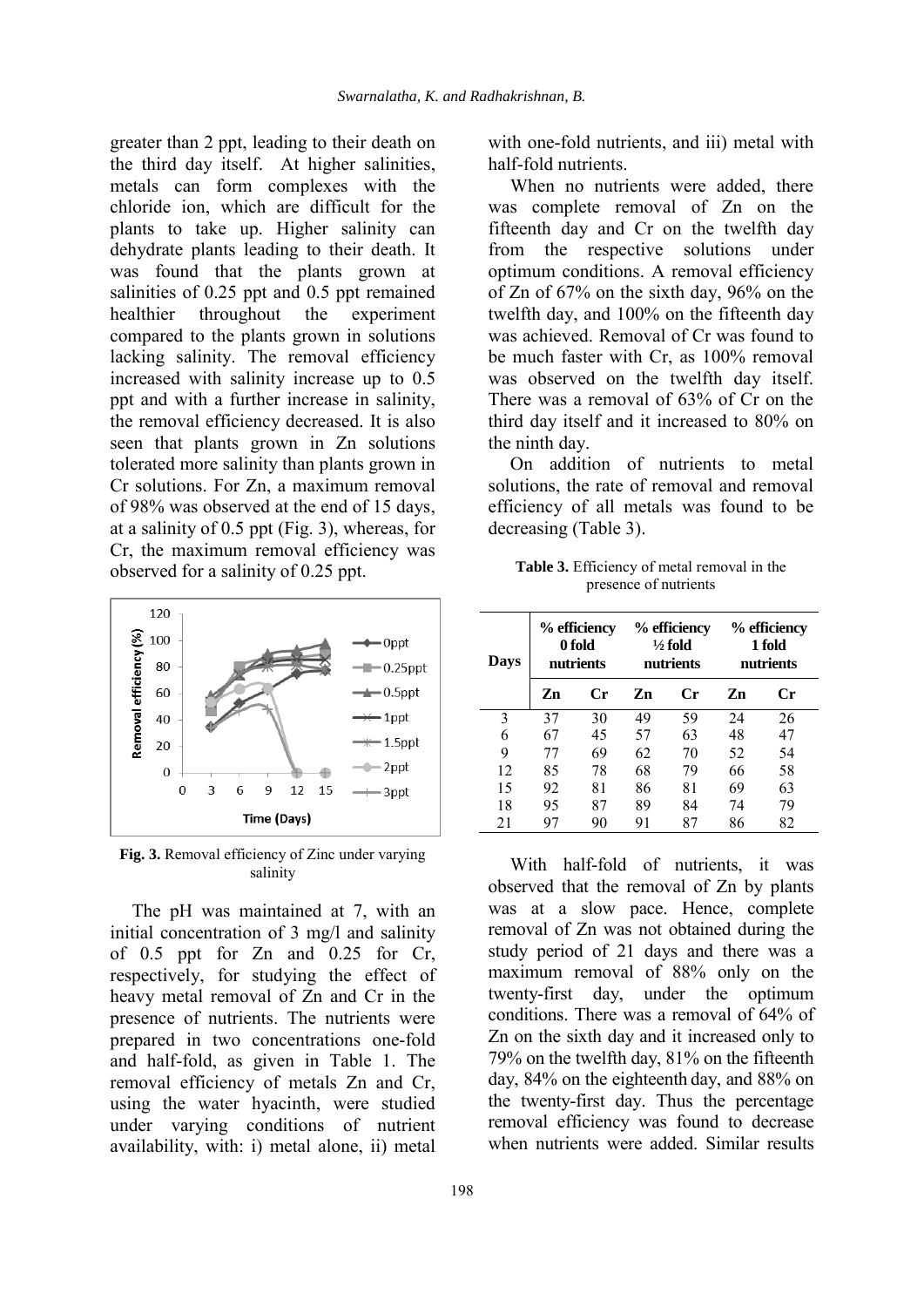were observed for plants grown in Cr also. A maximum removal of 86% was only got on the twenty-first day under optimum conditions. There was a removal of 42% of Cr on the third day and it hardly increased to 71% on the twelfth day, 79% on the fifteenth day, 81% on the eighteenth day, and 86% on the twenty-first day. A significant increase in percentage removal was not found after the fifteenth day.

When one-fold nutrients were added, complete removal of Zn was not obtained during the study period of 21 days and there was a maximum removal of 77% only on the twenty-first day, under the optimum conditions. There was a removal of 59% of Zn on the sixth day and it slowly increased to 73% on the twelfth day, 74% on the fifteenth day, 76% on the eighteenth day, and 77% on the twenty-first day. It was found that the percentage removal efficiency was decreasing as the nutrient concentration increased (Fig. 4).

The same trend was observed for removal of Cr also. A maximum removal of 70% of Cr was only obtained at the end of the twenty-first day. There was a removal of 36% of Cr on the third day and it slowly increased to 58% on the twelfth day, 65% on the fifteenth day, 67% on the eighteenth day, and 70% on the twenty-first day (Fig. 5).

This could be due to the fact that with no nutrients available, the plants were using metals as nutrients for their metabolism, and hence, the removal of metals was at a faster rate. On addition of nutrients, the plants preferred nutrients to metals for their metabolism, and hence, the uptake of metals decreased. Thus, with the addition of more nutrients in the solution (one-fold) lesser removal of metals was observed than from a solution with less nutrients (half-fold).



**Fig. 4.** Removal efficiency of Zinc under varying nutrient conditions



**Fig. 5.** Removal efficiency of Chromium under varying nutrient conditions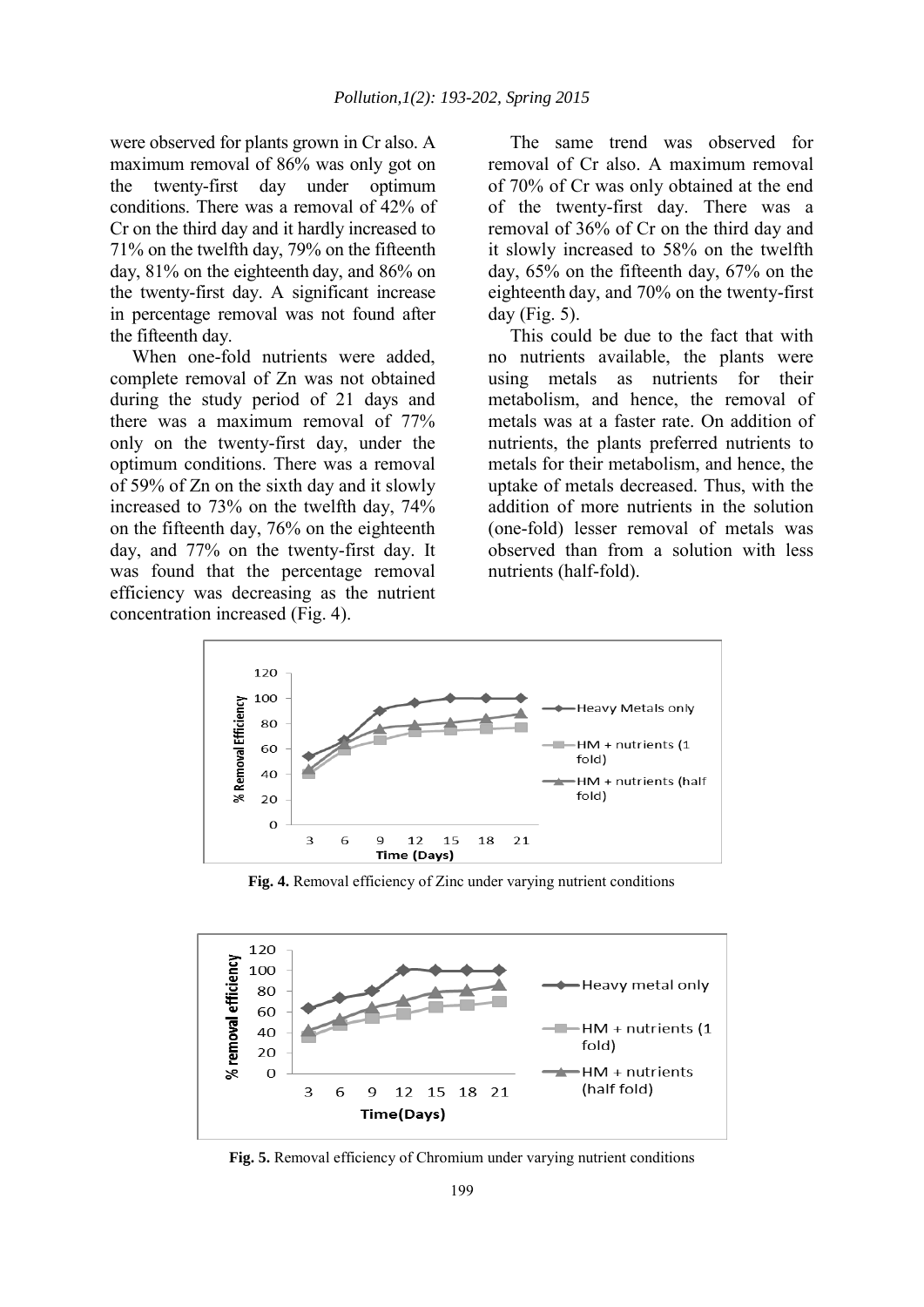It can be seen from Fig. 6 that plants grown in metal solutions had lesser values of both chlorophyll and protein content when compared to plants grown in distilled water. This showed that heavy metals were inducing stress on the plants, reducing the chlorophyll and protein contents. The decrease in these contents could also be considered as a bio-indicator of pollution. Thus, plants grown in a Cr-containing solution was having a protein content of 4.8 mg/g and a chlorophyll content of 0.40  $mg/g$ , whereas, the control values were 16.8 mg/g and 0.71 mg/g, respectively. On addition of the nutrients it was seen that the protein and chlorophyll contents increased (Fig. 7).



**Fig. 6.** Change in Total chlorophyll content (mg/g) under heavy metal stress



**Fig. 7.** Change in Protein content under heavy metal stress

Thus, protein and chlorophyll contents were higher when nutrients in one-fold were used with the metals. Thus, plants in Cr solution had a chlorophyll and protein content of 1.64 mg/g and 17.5 mg/g with one-fold nutrients and 0.64 mg/g and 12.4 mg/g with half-fold nutrients, respectively. Plants grown in metal solutions with nutrients had a low uptake of heavy metals. Similar results were observed in plants grown in Zn solutions also.

| Table 4. Comparison of BCF, TA |
|--------------------------------|
|--------------------------------|

|                |                        | <b>Bioconcentration</b><br>factor(BCF) | <b>Translocation</b><br><b>Ability</b> (TA) |                   |  |
|----------------|------------------------|----------------------------------------|---------------------------------------------|-------------------|--|
| Heavy<br>metal | Heavy<br>metal<br>only | With<br>nutrients                      | Heavy<br>metal<br>only                      | With<br>nutrients |  |
| Zn             | 154                    | 199                                    | 0.241                                       | 1.54              |  |
| $\Gamma$ r     | 14                     | 23                                     | 0.67                                        | 2.72              |  |

The BCF was found to be higher for Zn, whereas, the TA values were higher for Cr (Table 4). This showed that Cr had a lesser phytoaccumulation capability than Zn.

Thus, it could be seen that the metals were more concentrated in the roots than in the aerial parts. This result of accumulation of metallic pollutants in the roots of plants was found to be consistent with the studies reported by Aisien et al. (2010), Badr et al. (2012), Dhote and Dixit (2009), Lu et al. (2004), Mahamadi (2011), Maine et al. (2006), Soltan and Rasheed (2003), and so on. The ability to translocate the metals to the upper parts depended on the TR values. Higher TR values showed poor translocation ability. The higher the translocation ratio, the poorer was the translocation ability. It was easy for the plant species with TR values greater than 1 to translocate metals from the roots to the shoots than those that restricted metals in their roots (Badr et al., 2012). In the study, Zn showed the maximum translocation ability.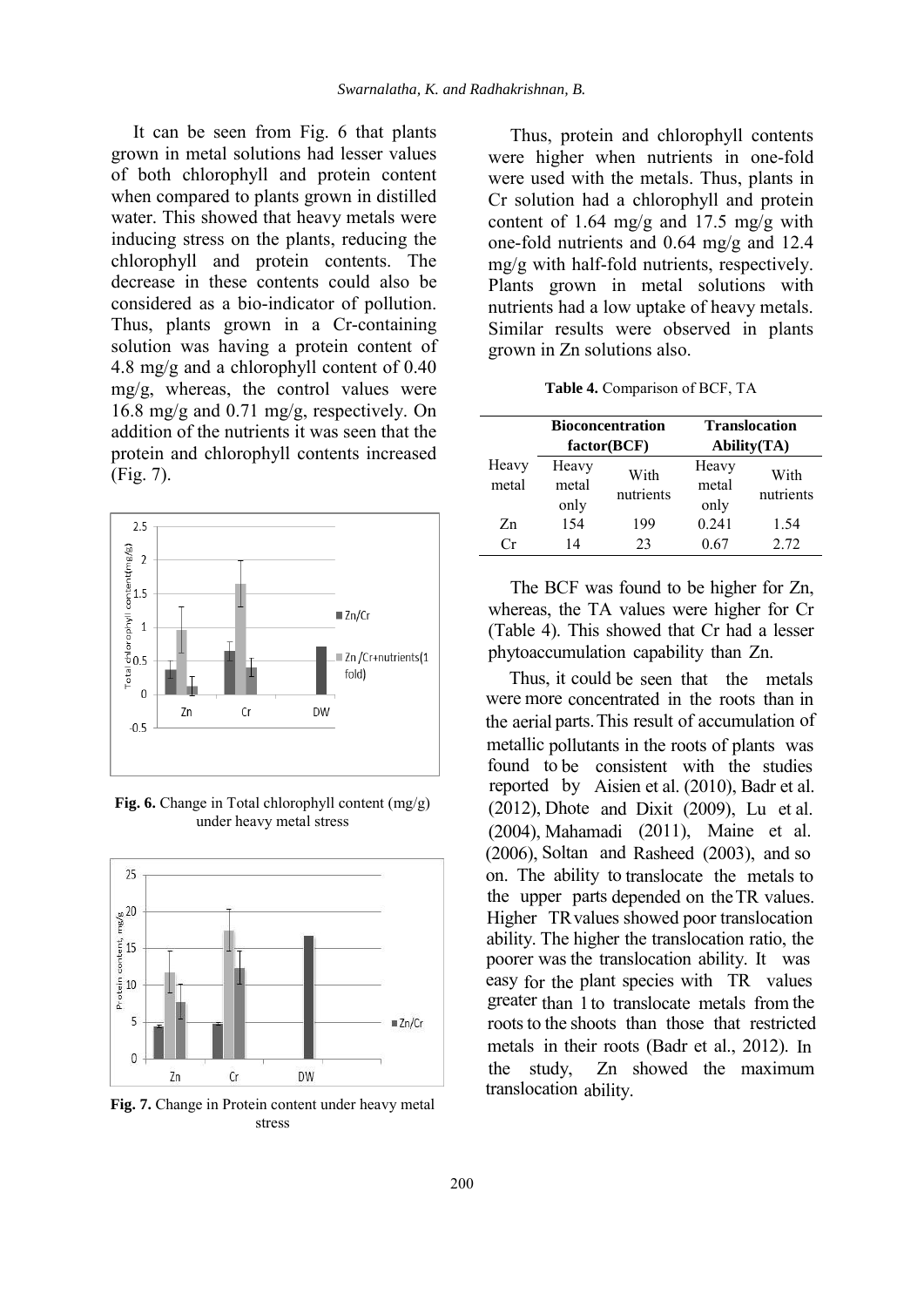#### **CONCLUSIONS**

The effectiveness of water hyacinth in removing appreciable quantities of heavy metals such as Zn, and Cr from wastewater was seen in these studies. The removal efficiency of a 100% could be obtained by using water hyacinth and providing the optimum conditions of growth, such as, pH, salinity, and metal ion concentrations. It was found that the metal removal efficiency by plants decreased on addition of nutrients and the highest efficiency was observed in the absence of nutrients. However, the growth of the plant in terms of chlorophyll content, protein content, BCF, and TA were favored by the application of nutrients. Thus, water hyacinth, which was considered as a nuisance in the water bodies, could be effectively used for heavy metal removal, thereby, cleaning our precious resources in an economical and sustainable manner.

#### **REFERENCES**

Aisien, F.A., Oluwole, F. and Aisien, E.T. (2010). Phytoremediation of heavy metals in aqueous solutions. Leonardo J. Sci., 17, 37-46.

APHA. (2005). Standard methods for the examination of water and wastewater. 21st ed. Washington, D.C., American Public Health Association. 1368 pp.

Badr, N., Fawzy, M. and Khaira, M.A. (2012). Phytoremediation: An ecological solution to heavy metal polluted soil and evaluation of plant removal ability, World App. Sci. J., 16(9), 1292-1301.

Bradford, M.M. (1976). A rapid and sensitive method for the quantitation of microgram quantities of protein utilizing the protein dyes binding. Ann. Biochem., 72, 248-254.

CPCB. (2010). Central Pollution Control Board, Pollution Control acts and rules and notifications issued there under, MOEF, www.cpcb.nic.in

Dhote, S. and Dixit, S. (2009). Water quality improvement through macrophytes- a review. Environ. Monit. Assess., 152, 149-153.

Foluso, O.A., Bamidele, O.F., Olu-Owolabi, B.I. and Adebowale, K.O. (2009). Phytoremediation potential of Eichornia Crassipes in metal contaminated coastal water, Bioresource Technol., 100 (19),4521-4526.

Gardea Torresdey, J.L., Peralta-Videa, J.R., Rosa, G.D.L. and Parson, J.G. (2005). Phytoremediation of heavy metals and study of the metal coordination by x-ray spectroscopy. Coordination Chem. Rev., 249 (17), 1797–1810.

Hadad, H.R., Maine, M.A, Pincirolli, M. and Mufarrege, M.M. (2009). Nickel and Phosphorous sorption efficiencies, tissue accumulation kinetics and morphological effects on Eichhornia crassipes, Ecotoxicology, 18(5), 504-513.

Hasan, S.H., Talat, M. and Rai, S. (2007). Sorption of Cd and Zn from aqueous solutions by water hyacinth, Bioresource Technol., 98, 918-928.

Jayaweera, M.W., Kasturiarachchi, J.C., Kularatne, R.K.A. and Wijeyekoon, S.L.J. (2008). Contribution of water hyacinth grown under different nutrient conditions to Fe removal mechanisms in constructed wetlands, J. Environ. Manag., 87,450-460.

Jindal, R. and Samorkhom, N. (2005). Cadmium removal from wastewater in constructed wetlands, Practice periodical of Hazardous, toxic and radioactive waste management, 9(3), 173-178.

Kejian Peng., Chunling Luo., Xiangdong Li. and Zhenguo Shen. (2008). Bioaccumulation of heavy metals by the aquatic plants Potamogeton pectinatus L and Potamogeton malaianus Miq and their potential use for contamination indicators and in waste water treatment, Sci tot environ, 392 (1), 22-29.

Lu, X., Kruatrachue, M., Pokethitiyook, P. and Homyok, K. (2004). Removal of cadmium and zinc by water hyacinth, Eichhornia crassipes. Science Asia, 30, 93-104.

Mahamadi, C. (2011). Water hyacinth as a biosorbent: A review. African Journal of Environ. Sci. Tech., 5(13), 1137-1145.

Maine, M.A., Sune, N., Hadad, H., Sanchez, G. and Bonetto, C. (2006). Nutrient and metal removal in a constructed wetland for wastewater treatment from a metallurgical industry. Eco. Eng., 26, 341-347.

Marchand, L., Mench, M., Jacob, D.L. and Otte, M.L. (2010). Metal and metalloid removal in constructed wetlands, with emphasis on the importance of plants and standardized measurements: A review. Environ. Pollut., 158, 3447-3461.

Miretzky, P., Saralegui, A. and Cirelli, A.F. (2006). Simultaneous heavy metal removal mechanism by dead macrophytes, Chemosphere, 62, 247-254.

Sadasivam, S. and Manickam, A. (2009). Biochemical methods. New age International Publishers.